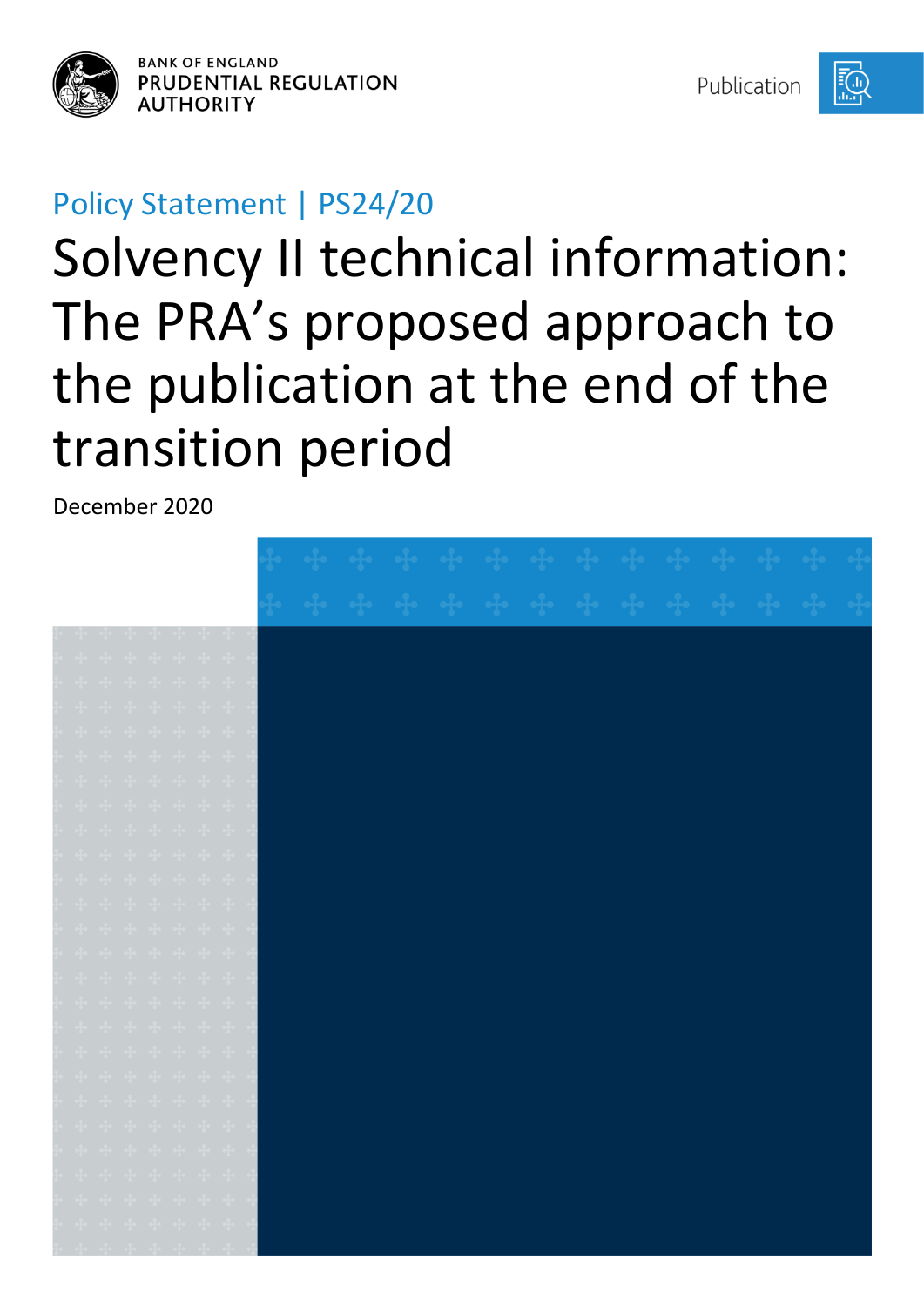

**BANK OF ENGLAND** PRUDENTIAL REGULATION **AUTHORITY** 

Policy Statement | PS24/20

Solvency II technical information: The PRA's proposed approach to the publication at the end of the transition period

December 2020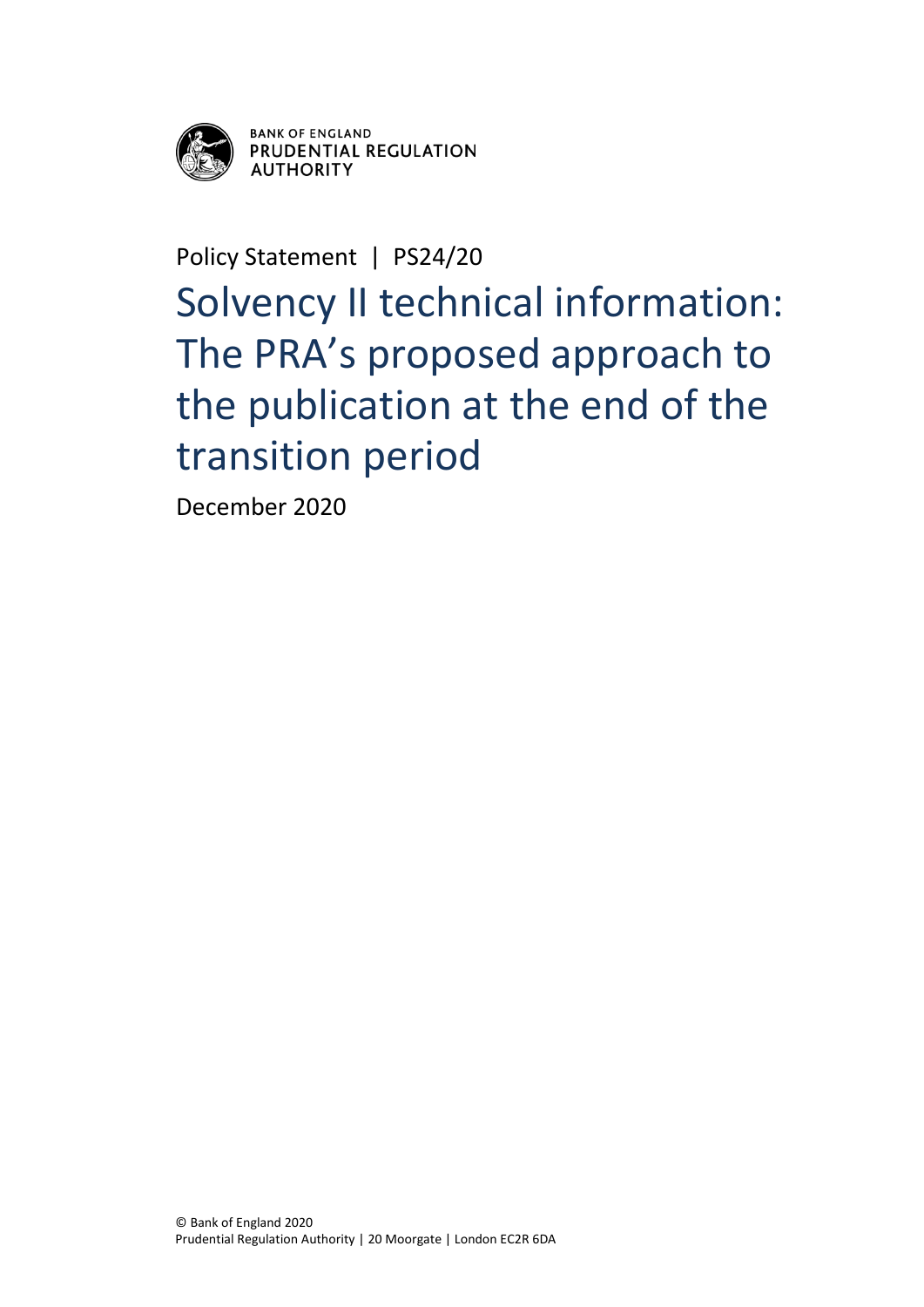### **Contents**

| 1               | <b>Overview</b>              |  |
|-----------------|------------------------------|--|
| $\mathbf{2}$    | <b>Feedback to responses</b> |  |
| <b>Appendix</b> |                              |  |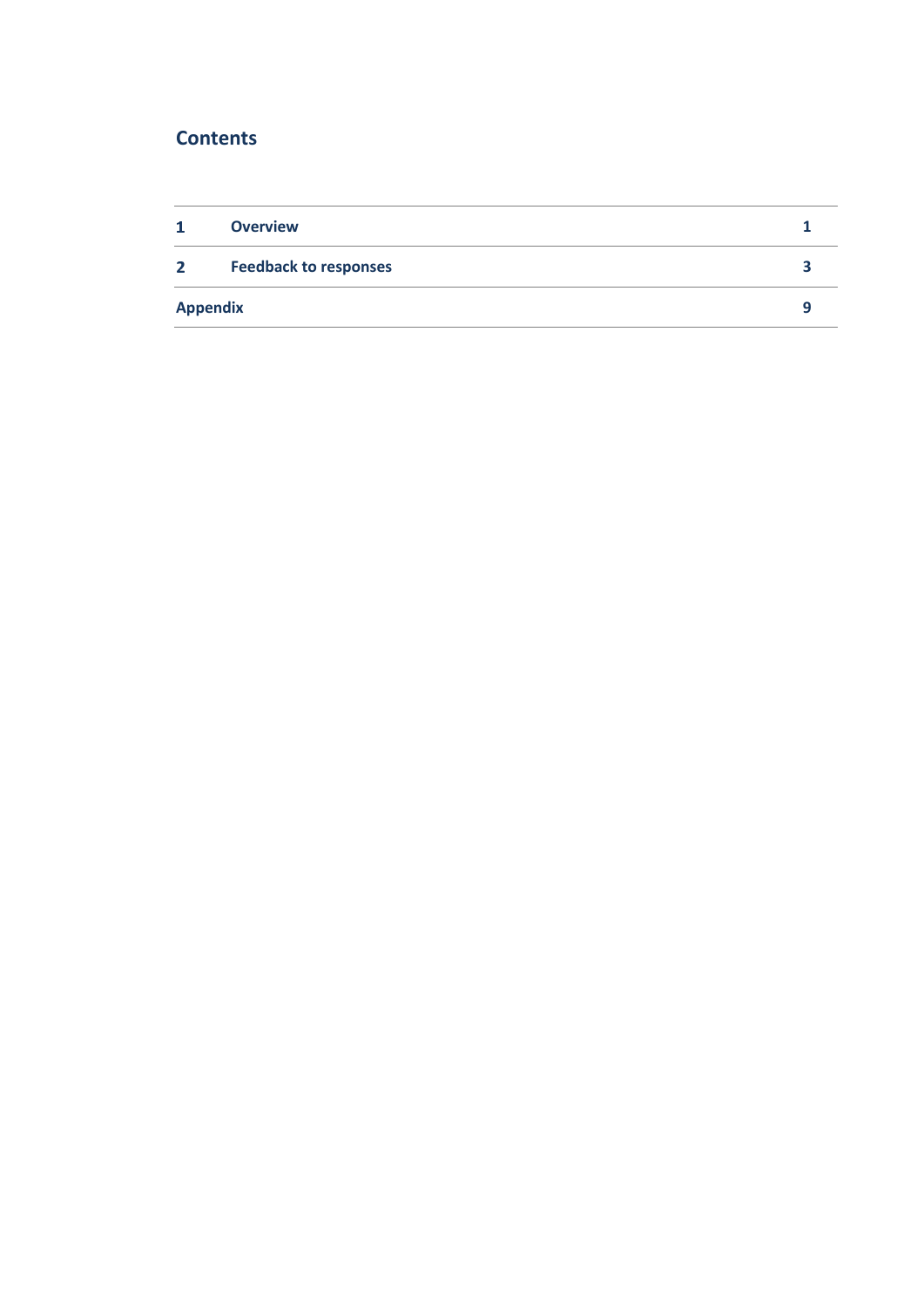#### <span id="page-3-0"></span> $\mathbf{1}$ **Overview**

1.1 This Prudential Regulation Authority (PRA) Policy Statement (PS) provides feedback to responses to Consultation Paper (CP) 5/20 'Solvency II technical information: The PRA's proposed approach to the publication at the end of the transition period'.1 It also contains the PRA's final policy in Statement of Policy (SoP) 'The PRA's approach to the publication of Solvency II technical information' (Appendix).

1.2 The PS is relevant to all UK Solvency II firms, including in respect of the Solvency II groups provisions, and to the Society of Lloyd's and its managing agents (hereafter referred to as 'UK insurers'). Non-Solvency II firms are out of the scope of this PS.

#### **Background**

1.3 Following the UK's withdrawal from the European Union (EU) at 11pm on Friday 31 January 2020, the UK entered the transition period (TP) agreed as part of the withdrawal agreement between the UK and EU.

1.4 For the purposes of calculating their technical provisions as at a point in time before the end of the TP, UK insurers must comply with the PRA's current rules and the Solvency 2 Regulations adopted under Article 86 of the Solvency II Directive, using the technical information (TI) published by the European Insurance and Occupational Pensions Authority (EIOPA) under Article 77e(2) of the Solvency II Directive. "TI" refers to the relevant risk-free rate term structures, the fundamental spreads for the calculation of the matching adjustment and for each relevant national insurance market, the volatility adjustments.

1.5 From the end of the TP, the PRA will be required to publish TI for each relevant currency.2 The first time the PRA will publish TI will be as at the reference date of Thursday 31 December 2020. Therefore all regulatory reporting for UK firms as at a point in time from and including 11:00pm on Thursday 31 December 2020 should use the PRA's published TI. This means that a firm with a reporting year-end of Thursday 31 December (which calculates technical provisions as at 11:59pm on Thursday 31 December) will need to use the PRA's published TI. The PRA will continue to review our post-TP rules to ensure this is clear.

1.6 In the remainder of this PS, the PRA refers to the currencies for which it will publish TI as 'PRA relevant currencies'.

#### **Summary of responses**

1.7 The PRA received four responses to the CP. Respondents raised a range of operational concerns with the PRA's proposed implementation and publication dates for the TI. Responses included several requests for clarification, especially concerning PRA relevant currencies.

1.8 The details of the responses and the PRA's feedback and final decisions are set out in Chapter 2.

#### **Changes to draft policy**

1

1.9 The PRA has made the following minor changes to the draft policy:

2 Paragraph 4B(1) of the Solvency 2 Regulations (updated 31 December 2020) - Duty to publish technical information.

<sup>1</sup> June 2020[: https://www.bankofengland.co.uk/prudential-regulation/publication/2020/solvency-ii-technical-information.](https://www.bankofengland.co.uk/prudential-regulation/publication/2020/solvency-ii-technical-information)<br>2 Baragraph 48(1) of the Solvency 2 Bogulations (undated 21 December 2020) - Duty to publish technical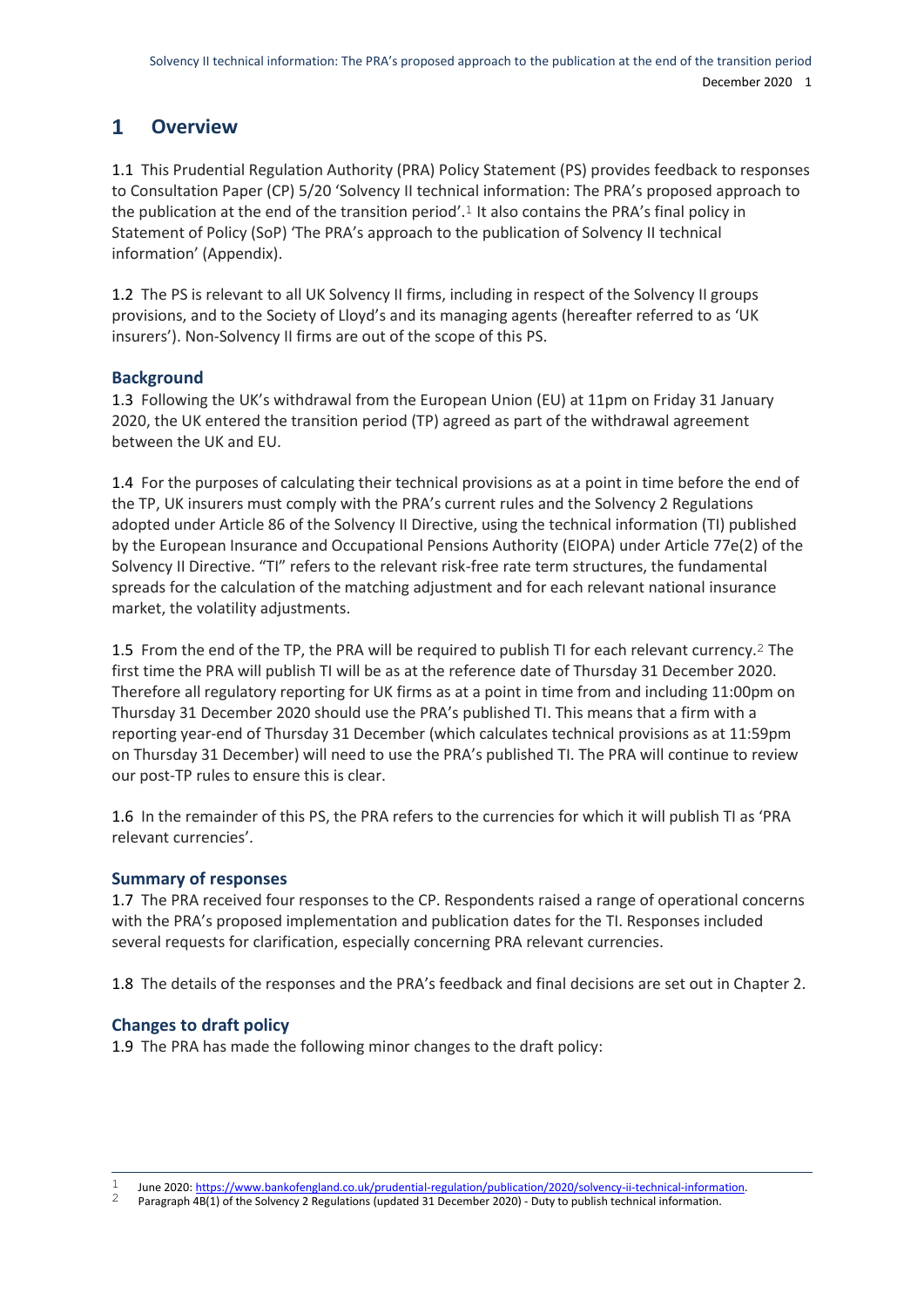- (a) clarified its approach to determining the 'PRA relevant currencies'; and
- (b) updated the timing of the publication of the volatility adjustment (VA) representative portfolios (RPs).
- 1.10 These changes are described in full in Chapter 2 of this PS.

These changes to the draft policy do not result in any additional requirement on firms compared to the original proposals.

#### **Implementation**

1.11 This PS will come into effect at the end of the TP, which is expected to be 11pm on Thursday 31 December 2020. The policy has therefore been designed for the context that the UK is no longer bound by EU law and the amendments to retained EU law under the EU (Withdrawal) Act 2018 have been made. Please see CP13/20, 'UK withdrawal from the EU: Changes before the end of the transition period' for further details.3

1.12 The TI will be impacted by the PRA's proposed use of temporary transitional powers (TTP) at the end of the TP.4 The general use of the TTP would have the effect of maintaining the current preferential risk treatment and calculation methodologies of EU exposures and assets under the applicable capital frameworks for 15 months, after the end of the TP. Therefore, the fundamental spreads for EU27 government bonds will be identical to those published by EIOPA during the 15 months that transitional relief applies.

<sup>1</sup> 3 September 2020[: https://www.bankofengland.co.uk/prudential-regulation/publication/2020/uk-withdrawal-from-the-eu-changes](https://www.bankofengland.co.uk/prudential-regulation/publication/2020/uk-withdrawal-from-the-eu-changes-before-the-end-of-the-transition-period)[before-the-end-of-the-transition-period.](https://www.bankofengland.co.uk/prudential-regulation/publication/2020/uk-withdrawal-from-the-eu-changes-before-the-end-of-the-transition-period)

<sup>4</sup> As described in[: https://www.bankofengland.co.uk/prudential-regulation/publication/2020/joint-bank-pra-statement-on-proposed](https://www.bankofengland.co.uk/prudential-regulation/publication/2020/joint-bank-pra-statement-on-proposed-use-of-ttp-at-the-end-of-the-transition-period)[use-of-ttp-at-the-end-of-the-transition-period.](https://www.bankofengland.co.uk/prudential-regulation/publication/2020/joint-bank-pra-statement-on-proposed-use-of-ttp-at-the-end-of-the-transition-period)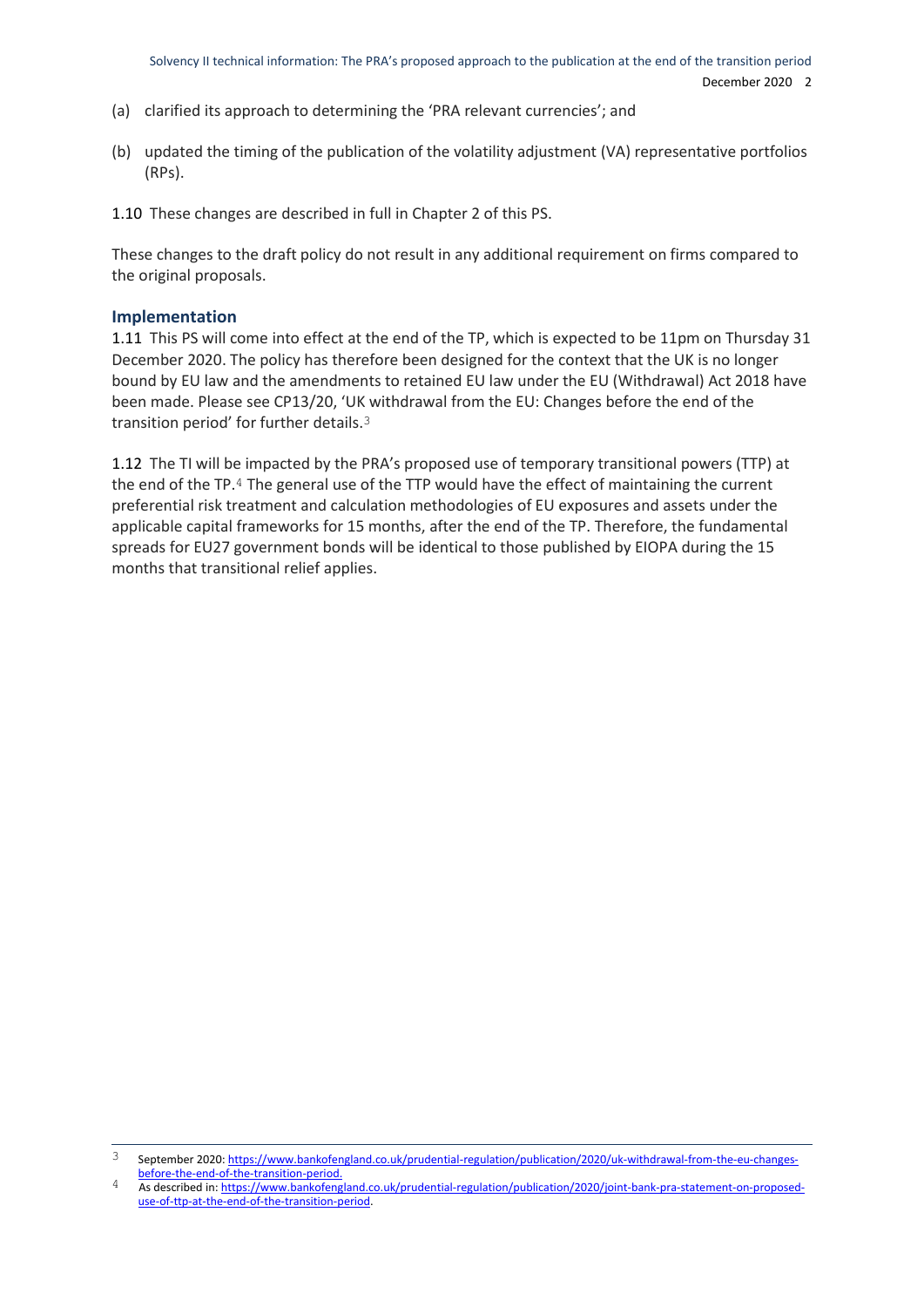#### <span id="page-5-0"></span> $2<sup>1</sup>$ **Feedback to responses**

2.1 The PRA must consider representations that are made to it in accordance with its duty to consult on its general policies and practice and must publish, in such manner as it thinks fit, responses to the representations.5

2.2 The PRA has considered the responses received to the CP. This chapter sets out the PRA's feedback to those responses, and its final decisions. The structure of this PS is broadly aligned with that of the CP.

#### **Feedback to CP Chapter 1 – Overview**

2.3 The CP stated that the PRA plans to issue a separate CP, at a later date in 2020, on its proposals with regard to how LIBOR transition would impact the design and production of TI.

2.4 One respondent requested the PRA to publish a CP addressing LIBOR transition as a priority given that LIBOR is likely to cease at the end of 2021.

2.5 The PRA intends to publish a CP at the earliest practicable date which is expected to be in early 2021, setting out its proposed approach to determine the TI in light of the expected transition from LIBOR to SONIA.

2.6 The implementation date for the final policy, and the reference date for the PRA's first publication of TI, was proposed as the end of the TP, which is expected to be 11:00pm on Thursday 31 December 2020. Therefore, a UK firm would be required to use the PRA's published TI for its regulatory reporting from and including 11:00pm on Thursday 31 December 2020.

#### *Operational challenges*

2.7 One respondent advocated a minimum six-month delay during which firms might continue using EIOPA's TI. The rationale for this was that firms working on year-end regulatory reporting would not have sufficient capacity to design, build and test systems to accommodate the changes resulting from switching to the PRA's TI.

2.8 The respondent also highlighted the operational complexity and cost to UK-based insurance groups with EU subsidiaries. These groups may require dual reporting as solo Quantitative Reporting Templates (QRTs) for EU subsidiaries would need to be based on EIOPA's TI, while the UK group and UK solo QRTs would require the PRA's TI. It was therefore requested that the PRA allows UK-based insurance groups with EU subsidiaries to choose whether to use the PRA's TI, or to continue to use EIOPA's TI. Alternatively, that for all UK and EU insurers the PRA could publish the TI for pounds sterling (GBP) only, while EIOPA would publish the TI for all other currencies. A final suggestion was that the PRA permits all UK firms to calculate their own TI according to principles established by the PRA (including the option to use EIOPA rates where compatible with the principles).

2.9 Regulation 4B of the Solvency 2 Regulations 2015/575 requires the PRA to publish the TI for each relevant currency. It does not provide an option for the PRA to simply provide principles or delegate this responsibility to another institution. As a result, the PRA cannot change its implementation date for the final policy.

2.10 For currencies for which the PRA does not publish TI, it is a firm's responsibility to propose TI that complies with Solvency II requirements and justify its approach to its supervisor. This is discussed further below.

 $\overline{5}$ 5 Sections 2L and 2N of the Financial Services and Markets Act 2000 (FSMA).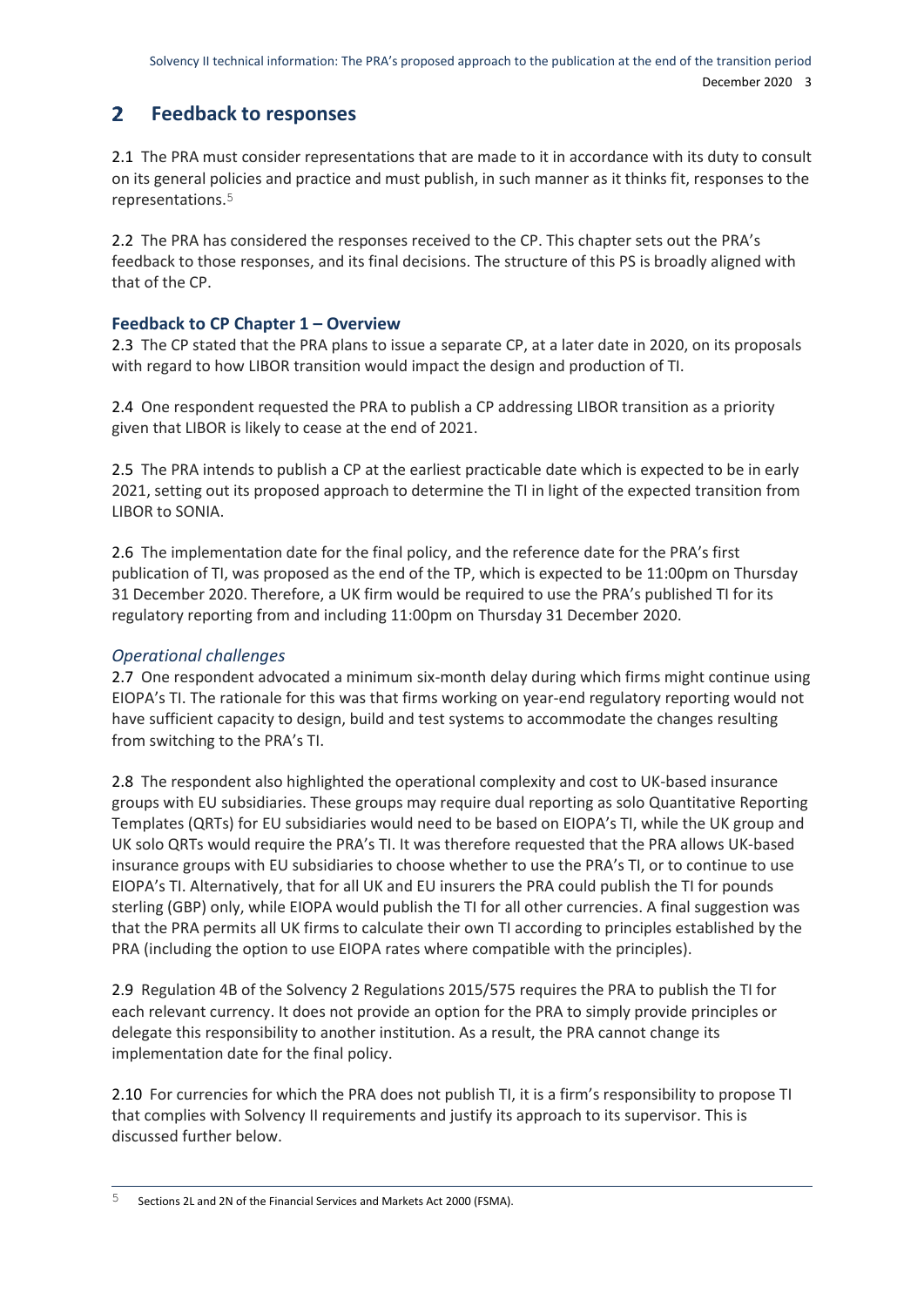2.11 The CP proposed that the PRA's published TI would be derived using the same methodologies embodied within EIOPA's TI as at the end of the TP, with some limited exceptions. Owing to this approach, the PRA does not anticipate any meaningful differences between the PRA's and EIOPA's TI until the PRA's planned update of the VA reference portfolios at the end of March 2021 to reflect UK firms' exposures.

#### *Comparison with EIOPAs TI*

2.12 A respondent asked the PRA to conduct a parallel run of its TI with EIOPA's version in the months ahead of implementation, to ensure a smooth publication of the PRA's TI in January 2021.

2.13 The PRA, in its own internal analysis, has conducted a number of parallel runs and has been able to replicate exactly EIOPA's published TI in respect of the basic risk-free rates (RFR) and the VA. Minimal differences arise in some cases in the calculation of the long-term average spread component of the fundamental spread, although these are expected to have an immaterial impact on firms' regulatory technical provisions. These differences are understood to arise because of some small differences in the historic credit spread data obtained by the PRA versus the data used by EIOPA.

2.14 To minimise the operational challenge for firms the PRA will, for the first three month-end publications (the Thursday 31 December 2020, Sunday 31 January 2021 and Sunday 28 February 2021 reference dates), compare the PRA-derived TI to EIOPA's published TI for each of the PRA relevant currencies. Where a discrepancy between the PRA and EIOPA's TIs is minimal, or unlikely to lead to a material difference in the level of the regulatory technical provisions, the PRA will align the PRA's TI to EIOPA's published TI. This should temporarily relieve any additional burden for firms of running two sets of calculations for technical provisions for year-end regulatory reporting, and give firms more time to adapt their systems and processes.

#### *Format of the PRA's TI*

2.15 A respondent noted that even minor changes to the format of the published TI could cause issues for firms where valuation or capital models rely on automatic data feeds.

2.16 The PRA confirms that that its published TI will continue to follow the format currently used by EIOPA. It also intends to work with industry to gradually improve the format of publication, to better suit the end users' needs.

#### **Feedback to CP Chapter 2 – Proposals**

#### Publication of TI

2.17 The CP proposed that the PRA should publish the TI on the PRA website on the eighth working day of each month. This was intended to reflect the requirements of the on-shored regulations which require the PRA to publish by the eighth working day of the month that follows the end of each relevant quarter.6

2.18 Three respondents noted that EIOPA currently publishes TI on the third working day of each month. They highlighted that the extra five working days would pose significant issues to both large and small firms to meet reporting timelines and provide solvency monitoring information.

2.19 The PRA acknowledges that the CP proposal should have stated that the PRA shall publish the TI by (rather than on) the eighth working day of each month, and that this would better have reflected the PRA's obligation as stated in 4B(1) of the Solvency 2 Regulations. The PRA intends to publish the TI at the earliest possible date each month, once its validation is complete. The PRA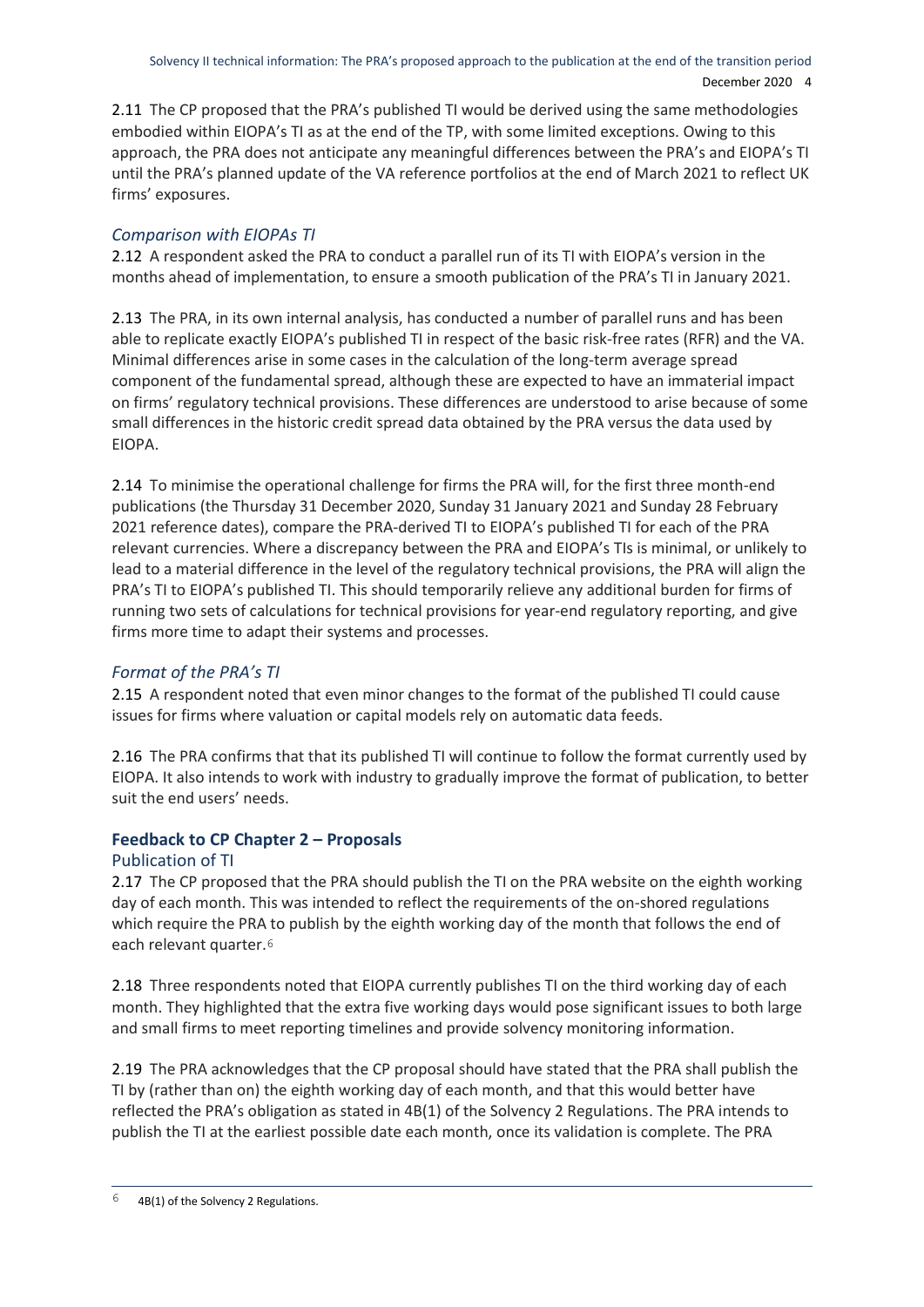notes that EIOPA only brought forward its publication timescales to the third working day in 2019, after gaining four years' experience with the publication of the TI.

#### *Symmetric Adjustment of the Equity Capital Charge*

2.20 Two respondents queried when the PRA intends to publish information on the Symmetric Adjustment of the Equity Capital Charge (SAECC), and to what timescale.

2.21 The PRA recently consulted on proposals to determine an equity index for the SAECC that is representative of the equities held by UK insurers.7 The PRA is considering responses to this consultation, and will publish a policy statement with its final policy which will be implemented at the end of the TP.

#### Adoption of EIOPA's technical methodologies underlying the TI

2.22 The PRA proposed that its published TI would be derived using the same methodologies embodied within EIOPA's TI as at the end of the TP, with some limited exceptions. The UK contributed to the development of the methodologies, judgements and calibrations underlying EIOPA's TI, so the PRA considers the vast majority of these to remain appropriate for UK insurers at the end of the TP.

2.23 One respondent explicitly agreed with the PRA's proposed approach. Other respondents requested several clarifications of the PRA's proposed approach (as explained in the subsequent paragraphs).

#### *Level of detail in PRA's proposed documentation*

2.24 One respondent queried why the PRA does not intend to adopt the full EIOPA technical documentation.8

2.25 The PRA does not consider it appropriate to adopt in full EIOPA's technical documentation nor, at this stage, to publish its own technical documentation.

2.26 In due course the PRA intends to work with industry to determine an appropriate level of technical documentation which best suits the industry's needs.

#### *Specific queries about PRA's methodology*

2.27 A respondent asked the PRA to confirm specific details about the PRA's methodology to calculate the TI.

2.28 The PRA confirms that:

1

- fundamental spreads will be published for the PRA's relevant currencies;
- the ultimate forward rate for 2021 will be the same as that published by EIOPA in July 2020;<sup>9</sup> and
- the PRA has retained the methodologies and judgements that EIOPA incorporates in its TI as at the end of the TP, with limited exceptions, listed in the SoP (see Appendix).

Paragraphs 4.4 to 4.9 of CP13/20 (September 2020), available at[: https://www.bankofengland.co.uk/prudential-](https://www.bankofengland.co.uk/prudential-regulation/publication/2020/uk-withdrawal-from-the-eu-changes-before-the-end-of-the-transition-period)

[regulation/publication/2020/uk-withdrawal-from-the-eu-changes-before-the-end-of-the-transition-period.](https://www.bankofengland.co.uk/prudential-regulation/publication/2020/uk-withdrawal-from-the-eu-changes-before-the-end-of-the-transition-period)

<sup>8</sup> Available at: https://www.eiopa.europa.eu/sites/default/files/risk\_free\_interest\_rate/21.08.2020\_-\_technical\_documentation.pdf.

Available at[: https://www.eiopa.europa.eu/content/eiopa-publishes-ultimate-forward-rate-ufr-2021\\_en.](https://www.eiopa.europa.eu/content/eiopa-publishes-ultimate-forward-rate-ufr-2021_en#:~:text=EIOPA%20calculated%20the%20ultimate%20forward,January%202021%20will%20be%203.6%25.)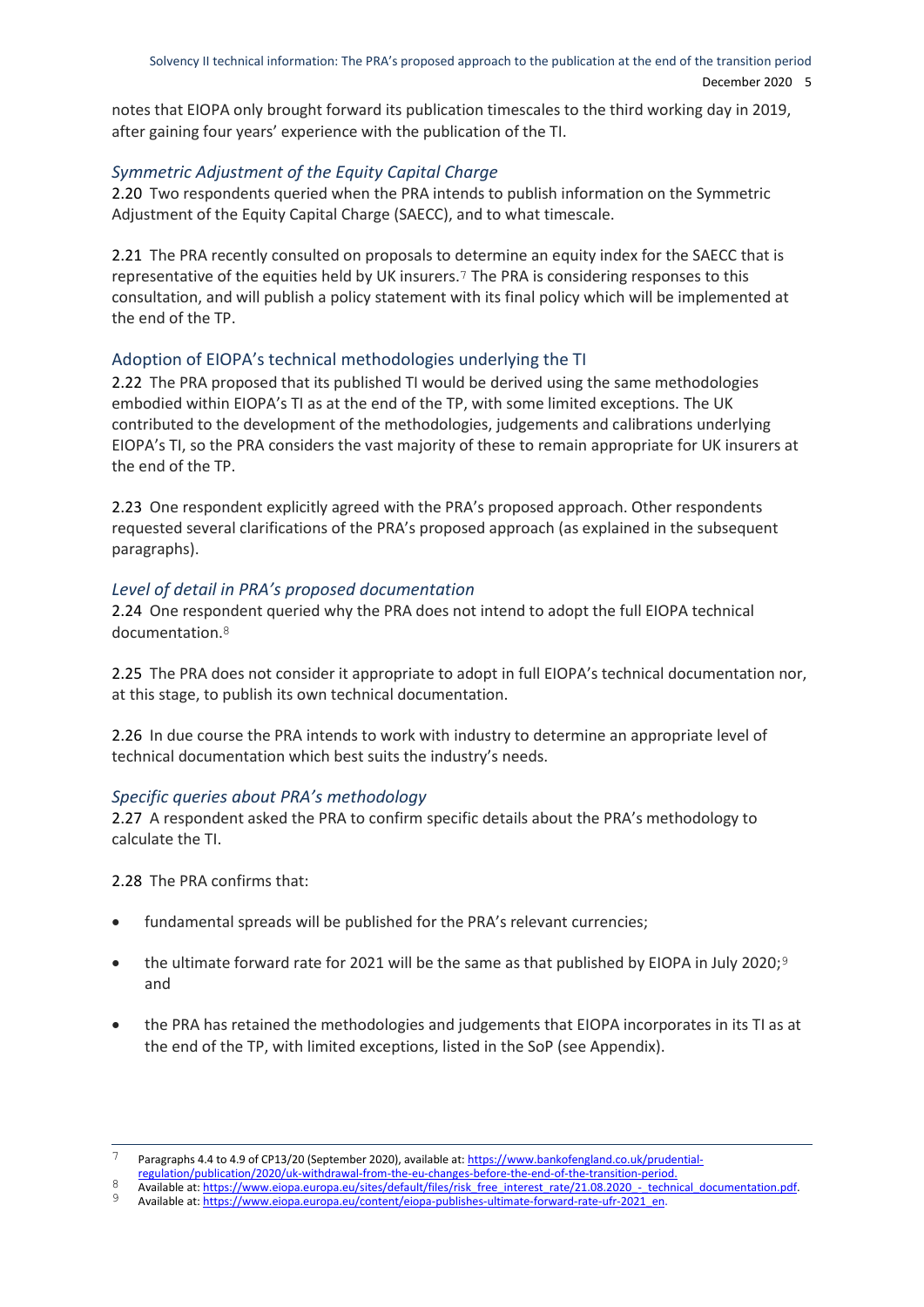#### Choice of PRA relevant currencies in which to publish TI *Determination of relevant currencies*

2.29 The CP proposed criteria to determine the relevant currencies for which the PRA would publish TI. The primary criterion would be to ensure the relevant currencies cover at least 99% of the group technical provisions of UK insurers. A secondary criterion would be to add any further currencies in which UK insurers are authorised to use either the VA or MA, providing that those firms hold nonzero technical provisions in those currencies. The CP contained an illustrative list of seven relevant currencies (GBP, EUR, USD, AUD, CAD, JPY and SEK) determined using YE18 regulatory reporting data.

2.30 One respondent agreed with the proposed choice of currencies, which would avoid the publication of 'excessive volumes of information'.

2.31 Another respondent asked the PRA to consider increasing the number of relevant currencies.

2.32 As noted in the CP, the PRA needs to use its resources in the most efficient and economical way. Each additional currency for which the PRA publishes TI increases the PRA's operational costs. The PRA considers its proposed approach meets the requirement to publish TI for relevant currencies while using its resources efficiently.

2.33 The PRA has now updated its list of relevant currencies by applying the approach as set out in the CP, using data from UK insurers' year-end 2019 QRTs and taking into consideration any VA and MA approvals (for which non-zero technical provisions apply) authorised up until October 2020. The nine PRA relevant currencies are shown below in Table A and shall apply from Thursday 31 December 2020 and throughout the calendar year 2021.

| Currency   | Country    |
|------------|------------|
| GBP        | UK         |
| <b>EUR</b> | Eurozone   |
| <b>USD</b> | <b>USA</b> |
| AUD        | Australia  |
| CAD        | Canada     |
| <b>JPY</b> | Japan      |
| <b>SEK</b> | Sweden     |
| <b>DKK</b> | Denmark    |
| <b>NOK</b> | Norway     |

**Table A: List of PRA relevant currencies from Thursday 31 December 2020** 

2.34 However, the PRA wishes to clarify that the derivation of the above list of relevant currencies was based on the group technical provisions of UK insurers and the solo technical provisions of the Society of Lloyd's. This is expected to give the widest set of currencies that fall within the 99% criterion. This was validated against separate analysis of all UK solo technical provisions data. The SoP has been updated to reflect this minor clarification.

#### *Reporting Solvency II Technical Provisions for separate currencies*

2.35 The Commission Implementing Regulation (EU) 2015/2450 requires a firm to complete several quantitative reporting templates by individual currencies up to a materiality threshold. One respondent sought clarification from the PRA that the designation of a currency as a relevant currency (for the PRA) would not automatically require all firms to separately report technical provisions for that currency.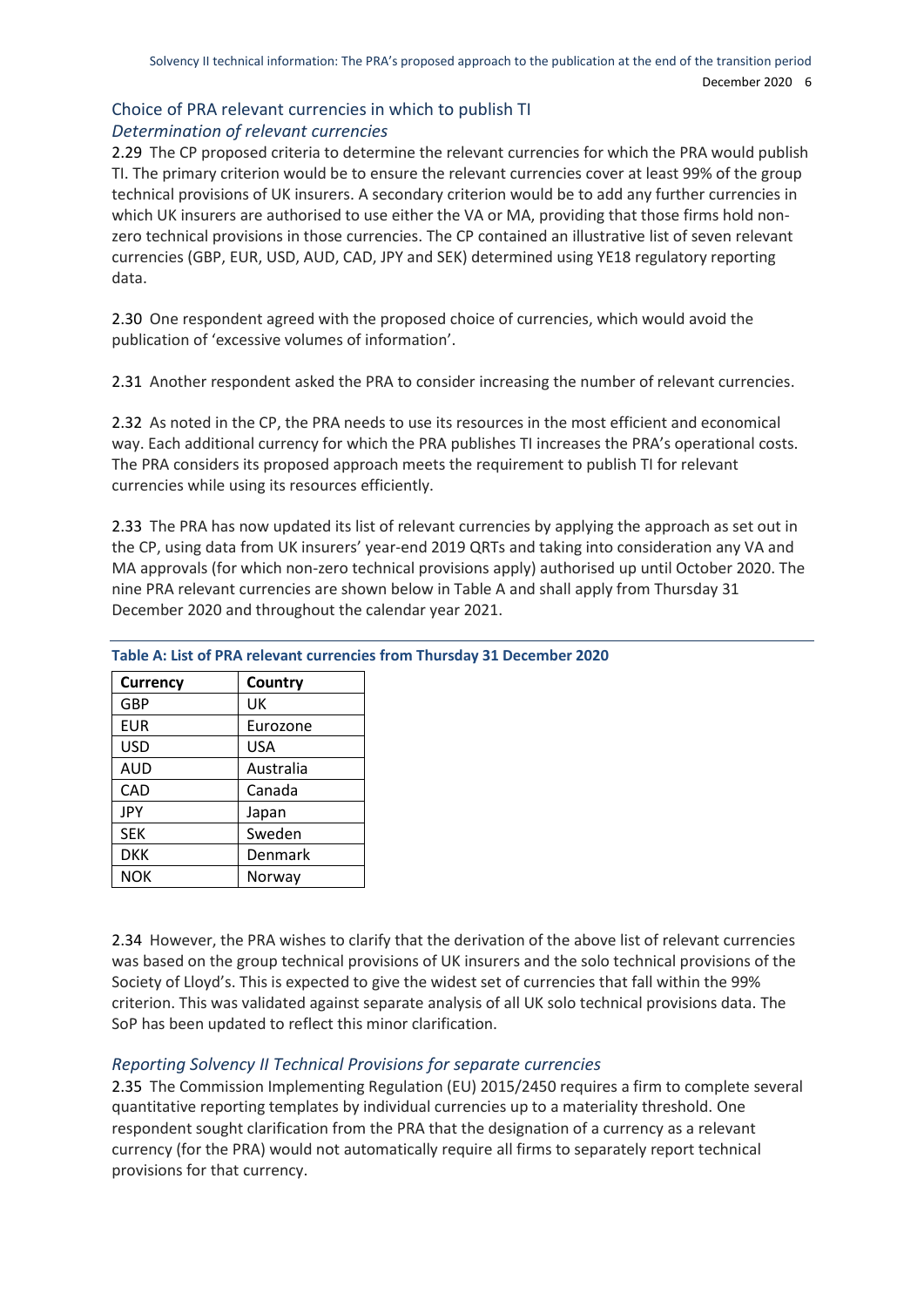2.36 The PRA confirms that its designation of a currency as a relevant currency should not impact a firm's assessment of how it meets its reporting obligations for individual or immaterial currencies.

#### *Approaches for a currency that is not a PRA relevant currency*

2.37 The CP proposed that where a UK insurer has technical provisions in a particular currency for which the PRA does not publish TI, it should approach its supervisors to discuss suitable TI to use.

2.38 Two respondents asked for further clarity about the types of approaches that will be available to firms in these cases. For currencies for which the PRA does not publish TI, it is a firm's responsibility to propose TI that complies with Solvency II requirements, and to justify this approach to its supervisor. The PRA considers that suitable approaches may include, subject to discussion with a firm's supervisor, use of:

- a publicly available source of TI (eg from EIOPA). However, firms should consider carefully whether the public source complies with the Solvency II requirements, and what adjustments may be necessary before it is suitable for the calculation of its UK technical provisions; or
- the TI of one of the PRA's relevant currencies that is a suitable proxy for another currency, with adjustments where necessary.

PRA's methodology for deriving reference portfolios (RPs) for the volatility adjustment 2.39 The CP proposed that the PRA would publish the VA RPs on its website in the fourth quarter of 2020, and these would become effective from Wednesday 31 March 2021.

#### *Approach for the Volatility Adjustment (VA) at Thursday 31 December 2020*

2.40 A respondent asked the PRA to confirm whether it intends to publish a year-end 2020 VA that is identical to EIOPA's.

2.41 The PRA confirms that it will initially use the VA representative portfolios published by EIOPA which came into effect at the end of March 2020.<sup>10</sup> Please see paragraph 2.14 for PRA's proposal to align to EIOPA's TI for minimal differences until end-March 2021. At the end of March 2021, the new RPs, which reflect the PRA's final policy, will come into effect.

2.42 The PRA's VA RPs include a weighting to EIOPA's VA RPs. Therefore, publication depends on the availability of EIOPA's VA RPs and may be delayed until the beginning of the first quarter of the following calendar year. For example, the PRA may publish updated RPs only in January 2021 to become effective from Wednesday 31 March 2021. The PRA considers that this slight potential delay to publication will not significantly affect firms with VA approval.

#### *External providers*

2.43 One respondent noted that Bloomberg currently publishes the Solvency II VA through an automated data feed (EIOPUKVA Index). The respondent asked the PRA to consider the timetable of external data vendors, on the grounds that otherwise insurers using automated systems for solvency calculations will have to resort to manual processes.

2.44 The PRA reminds firms of their responsibility to use the PRA's published TI rather than TI published by an external provider. As set out in paragraph 2.16, the PRA will initially publish TI using the same format as EIOPA but intends to work with industry to gradually improve the format of publication, to better suit end users' needs.

<sup>1</sup> 10 Available at[: https://www.eiopa.europa.eu/content/eiopa-updates-representative-portfolios-calculate-volatility-adjustments](https://www.eiopa.europa.eu/content/eiopa-updates-representative-portfolios-calculate-volatility-adjustments-solvency-ii-risk_en)[solvency-ii-risk\\_en.](https://www.eiopa.europa.eu/content/eiopa-updates-representative-portfolios-calculate-volatility-adjustments-solvency-ii-risk_en)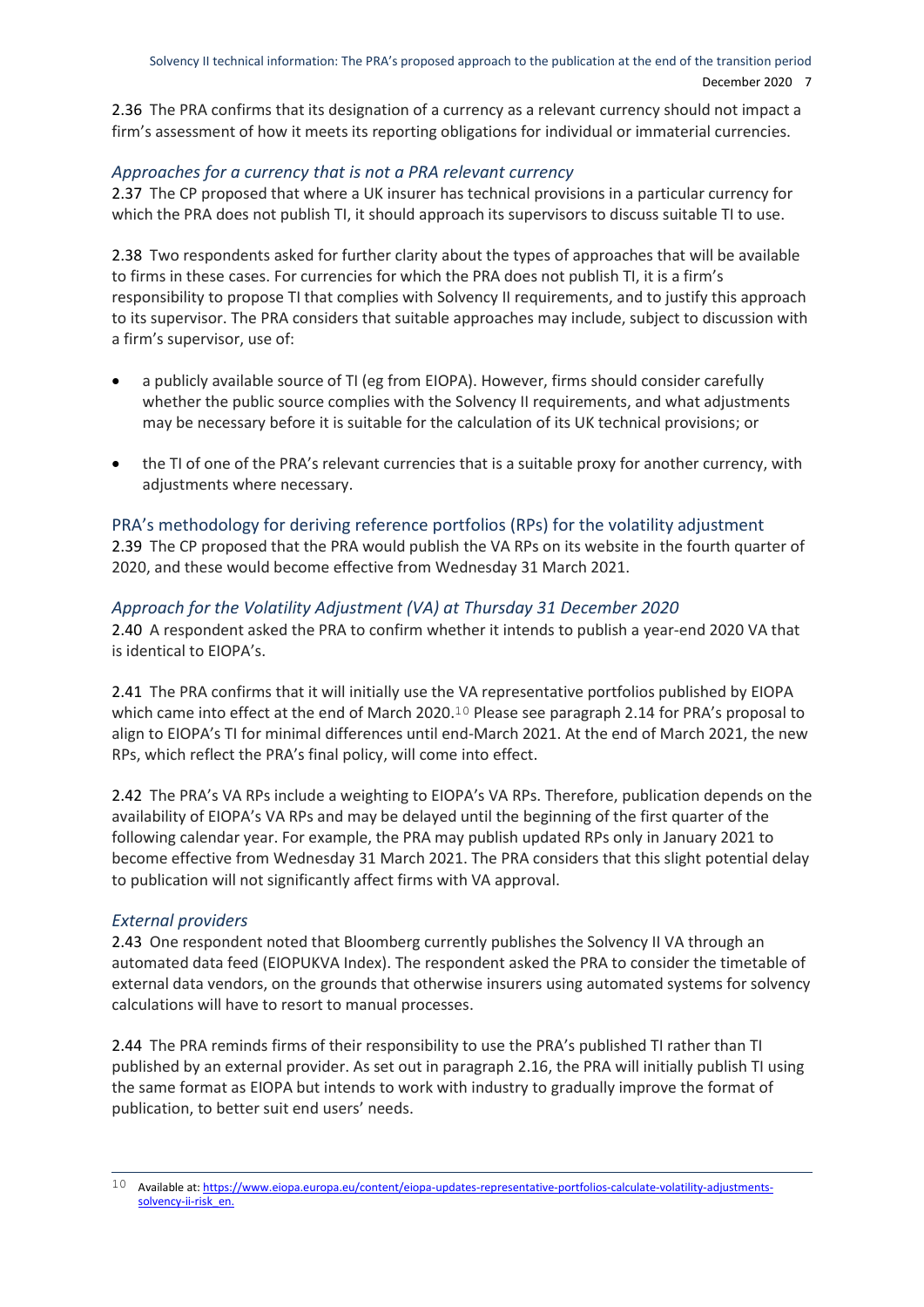#### **Feedback to CP Chapter 3 – The PRA's duty to consult**

#### Cost benefit analysis

2.45 The PRA's cost benefit analysis stated that the proposals would have limited impact and would cause limited additional costs to firms.

2.46 A respondent challenged that the proposed implementation date of year-end 2020 and the delayed publication on the eighth working day may lead to significant operational risks and cost implications for firms.

2.47 The PRA acknowledges that a firm's switch from using EIOPA's TI to using PRA's TI may introduce an additional cost. As explained in paragraph 2.9, the PRA does not have any discretion for the implementation date of year-end 2020 and therefore this was not considered as part of the CP's cost benefit analysis. Nevertheless, the actions detailed in paragraph 2.11 should mitigate any initial implementation cost for insurers.

2.48 The PRA acknowledges that publishing the TI on the eighth working day may result in additional costs to firms, when compared to EIOPA's current timescales for publishing the TI. Therefore, the PRA has clarified in Chapter 2 that it will publish TI by the eighth working day (rather than on the eighth working day), and as close as possible to EIOPA's scheduled publications. The PRA considers that this clarification helps to mitigate the concerns raised by the respondent about the PRA's publication timescales.